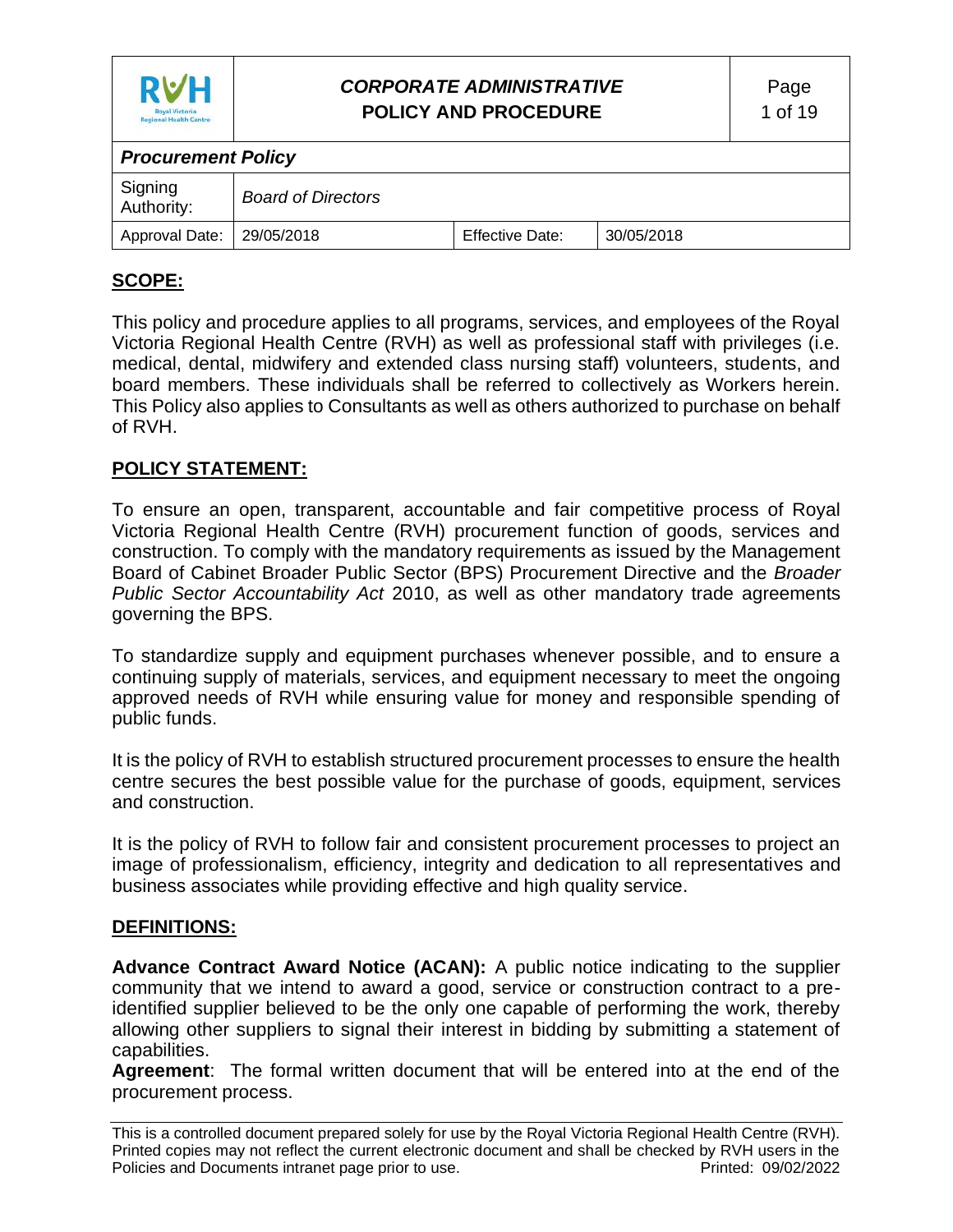

**Approval Authority**: The authority delegated by RVH to a person designated to occupy a position to approve on its behalf one or more procurement activities up to a specified dollar limit.

**Approval to Commence**: A formal RVH document that must be completed prior to commencement of any invitational or open competitive procurement process for any goods, non-consulting services and consulting services. Document approval must be obtained in accordance with RVH's Approval Authority Policy.

**Award**: The notification to a proponent of acceptance of a proposal, quotation or tender that brings a contract into existence.

**Bid**: A proposal, quotation or tender submitted in response to a solicitation from a contracting authority. A bid covers the response to any of the three principal methods of soliciting bids, i.e., Request for Proposal, Request for Tender and Request for Quotation.

**Bid Administrator**: The person(s) responsible for bid preparation and bid processing. They help to facilitate an open, fair and transparent process.

**Bid Dispute**: A post award dispute raised against the methods employed or decisions made in the administration of a proposal, tender, or quotation process.

**Canadian Construction Documents Committee (CCDC)**: A national joint committee responsible for the development, production and review of standard Canadian construction contracts, forms and guides. Formed in 1974, the CCDC includes two owner representatives from each of the public and private sectors, as well as appointed volunteer members.

**Canadian-European Union Comprehensive Economic and Trade Agreement (CETA):** A progressive free-trade agreement between Canada, the European Union and its member states, aimed at eliminating or reducing barriers in trade.

**Canadian Free Trade Agreement (CFTA):** An intergovernmental trade agreement signed by Canadian Ministers that entered into force on July 1st, 2017. Its objective is to reduce and eliminate, to the extent possible, barriers to the free movement of persons, goods, services, and investments within Canada and to establish an open efficient, and stable domestic market.

**Competitive Procurement**: The set of procedures for developing a procurement contract through a bidding or proposal process. The intent is to solicit fair, impartial, competitive bids.

This is a controlled document prepared solely for use by the Royal Victoria Regional Health Centre (RVH). Printed copies may not reflect the current electronic document and shall be checked by RVH users in the Policies and Documents intranet page prior to use. Printed: 09/02/2022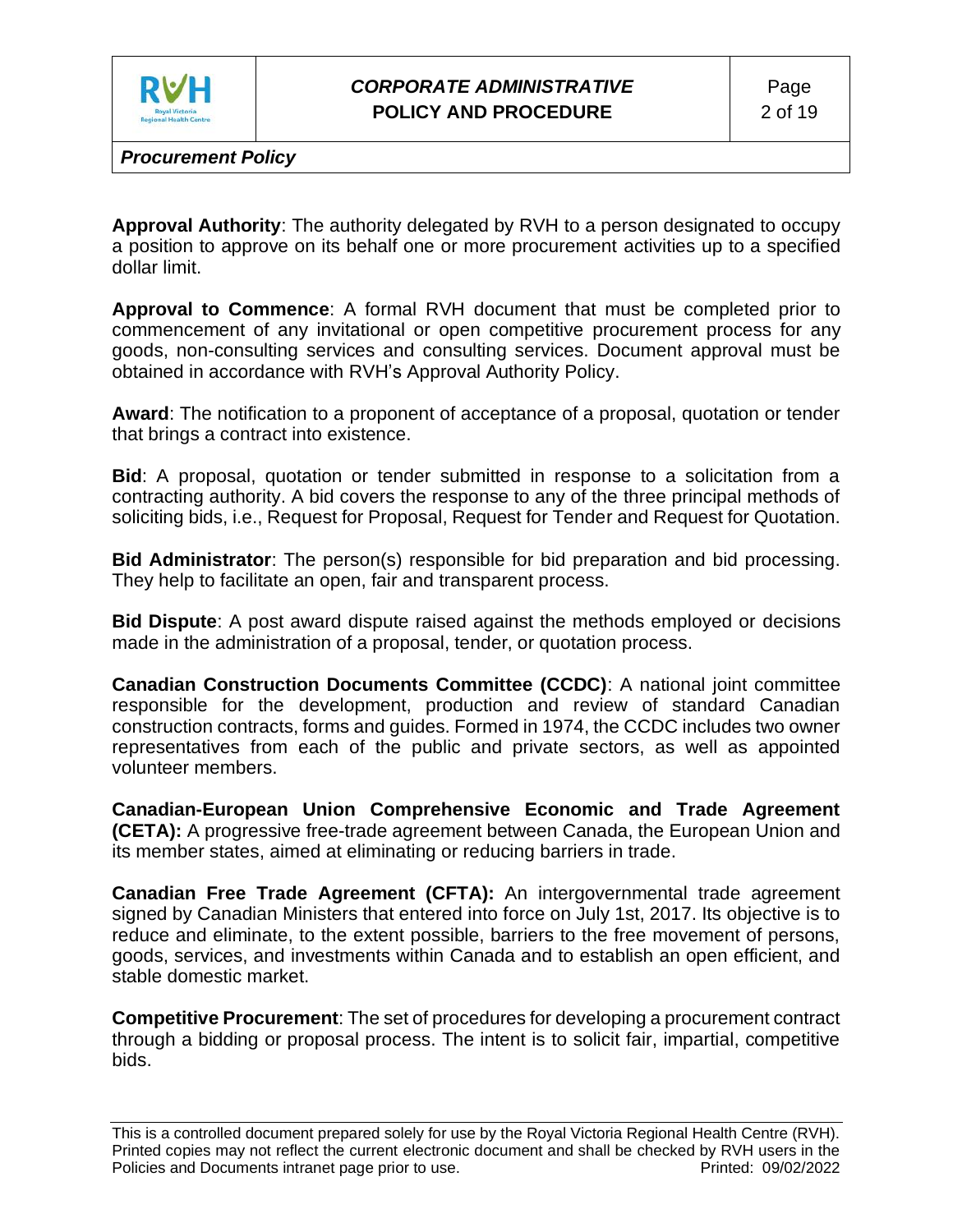

**Conflict of Interest**: A situation in which financial or other personal considerations have the potential to compromise or bias professional judgment and objectivity. An apparent conflict of interest is one in which a reasonable person would think that the professional's judgment is likely to be compromised.

**Construction**: Construction, reconstruction, demolition, repair or renovation of a building, structure or other civil engineering or architectural work and includes site preparation, excavation, drilling, seismic investigation, the supply of products and materials, the supply of equipment and machinery if they are included in and incidental to the construction, and the installation and repair of fixtures of a building, structure or other civil engineering or architectural work, but does not include professional consulting services related to the construction contract unless they are included in the procurement.

**Consultant:** A person or entity that, under an agreement other than an employment agreement, provides expert or strategic advice and related services for consideration and decision making.

**Consulting Services:** The provision of expertise or strategic advice that is presented for consideration and decision-making.

**Contract**: An obligation, such as an accepted offer, between competent parties upon a legal consideration, to do or abstain from doing some act. It is essential to the creation of a contract that the parties intend that their agreement shall have legal consequences and be legally enforceable. The essential elements of a contract are an offer and an acceptance of that offer; the capacity of the parties to contract; consideration to support the contract; a mutual identity of consent or consensus ad idem; legality of purpose; and sufficient certainty of terms.

**Credit Card:** An organizational credit card primarily used for low-cost, non-inventory, non-capital items, such as office supplies. The card allows procurement or designated staff to obtain goods and services without going through the requisition and authorization procedure. Credit Cards may be set up to restrict use to specific purchases with predefined suppliers or stores, and offer central billings.

**Electronic Tendering System**: A computer-based system that provides suppliers with access to information related to open competitive procurements.

**Evaluation Criteria**: A benchmark, standard or yardstick against which accomplishment, conformance, performance and suitability of an individual, alternative, activity, product or plan is measured to select the best supplier through a competitive process. Criteria may be qualitative or quantitative in nature.

This is a controlled document prepared solely for use by the Royal Victoria Regional Health Centre (RVH). Printed copies may not reflect the current electronic document and shall be checked by RVH users in the Policies and Documents intranet page prior to use. **Printed: 09/02/2022** Printed: 09/02/2022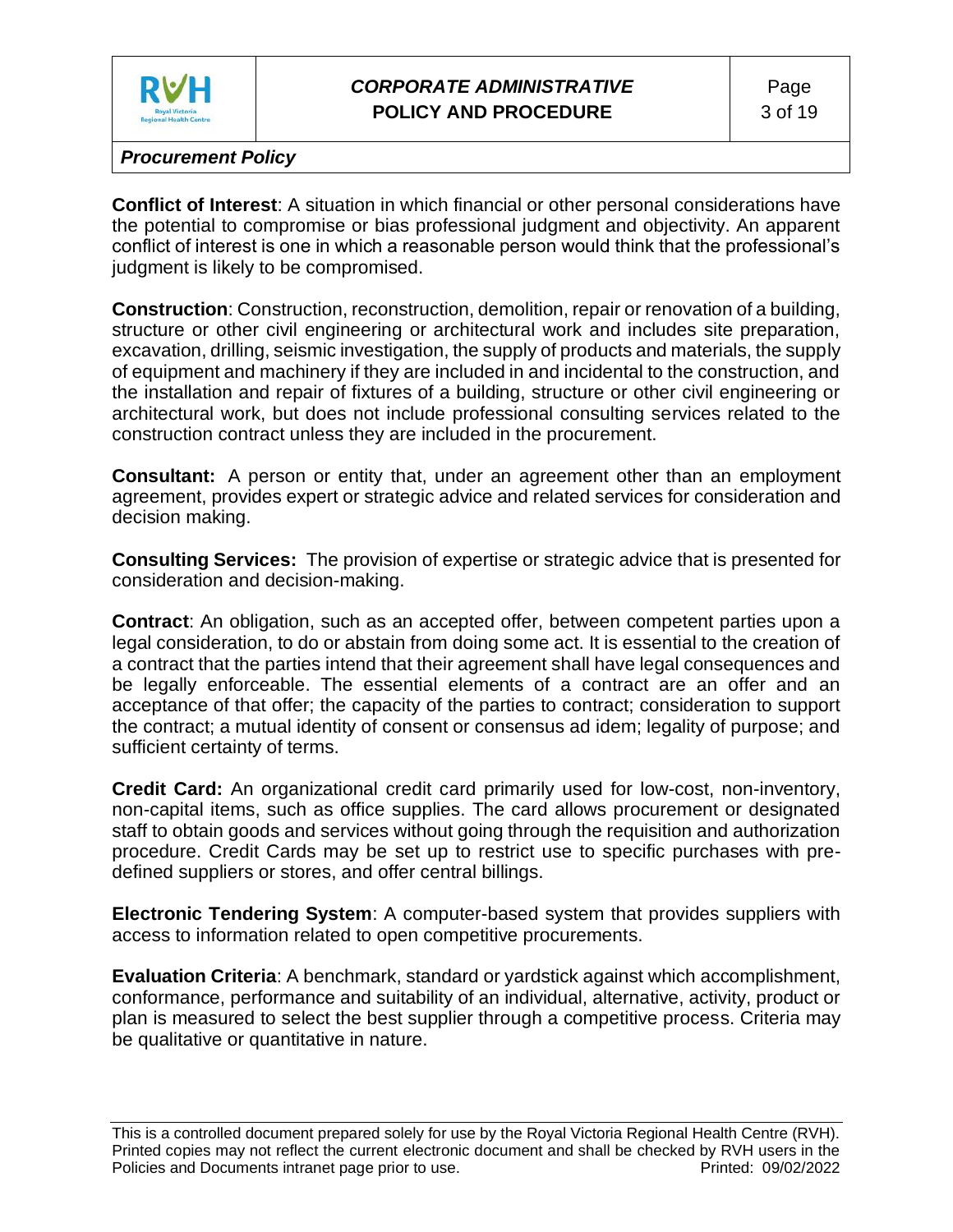

**Evaluation Matrix**: A tool allowing the evaluation team to rate supplier proposals based on multiple pre-defined evaluation criteria.

**Evaluation Team**: A group of individuals designated/responsible to make award recommendations. The evaluation team would typically include representatives from the purchasing organization and subject matter expert(s). Each member participates to provide business, legal, technical and financial input.

**Form of Agreement**: The template of the formal written document that will be entered into at the end of the procurement process.

**Freedom of Information and Protection of Privacy Act (FIPPA)**: The *Freedom of Information and Protection of Privacy Act* (FIPPA) is a National legislation stipulating a right of access to records held by public bodies and regulates how public bodies manage personal information.

**Goods**: Moveable property (including the costs of installing, operating, maintaining or manufacturing such moveable property) including raw materials, product, equipment and other physical objects of every kind and description whether in solid, liquid, gaseous or electronic form, unless they are procured as part of a general construction contract.

**Goods and Services/Goods or Services**: All goods and/or services including construction, consulting services and information technology.

**Information Technology**: The equipment, software, services and processes used to create, store, process, communicate and manage information.

**Invitational Competitive Procurement**: Any form of requesting a minimum of three (3) qualified suppliers to submit a written proposal in response to the defined requirements outlined by an individual or organization for agreements with a total value between \$15,000.00 and \$100,000.00.

**Limited Tendering**: The use of a non-competitive procurement process to acquire goods or services from a specific vendor even though there may be one of more vendor capable of delivering the same goods or services.

**Non Application Procurement**: Those circumstances under which the CFTA Chapter Five, Government Procurement, rules do not apply.

**Non-Consulting Service Provider**: Is an individual/company who contracts to provide services to another individual or business for non-consulting services (see Consultant for definition of consulting services).

This is a controlled document prepared solely for use by the Royal Victoria Regional Health Centre (RVH). Printed copies may not reflect the current electronic document and shall be checked by RVH users in the Policies and Documents intranet page prior to use. Printed: 09/02/2022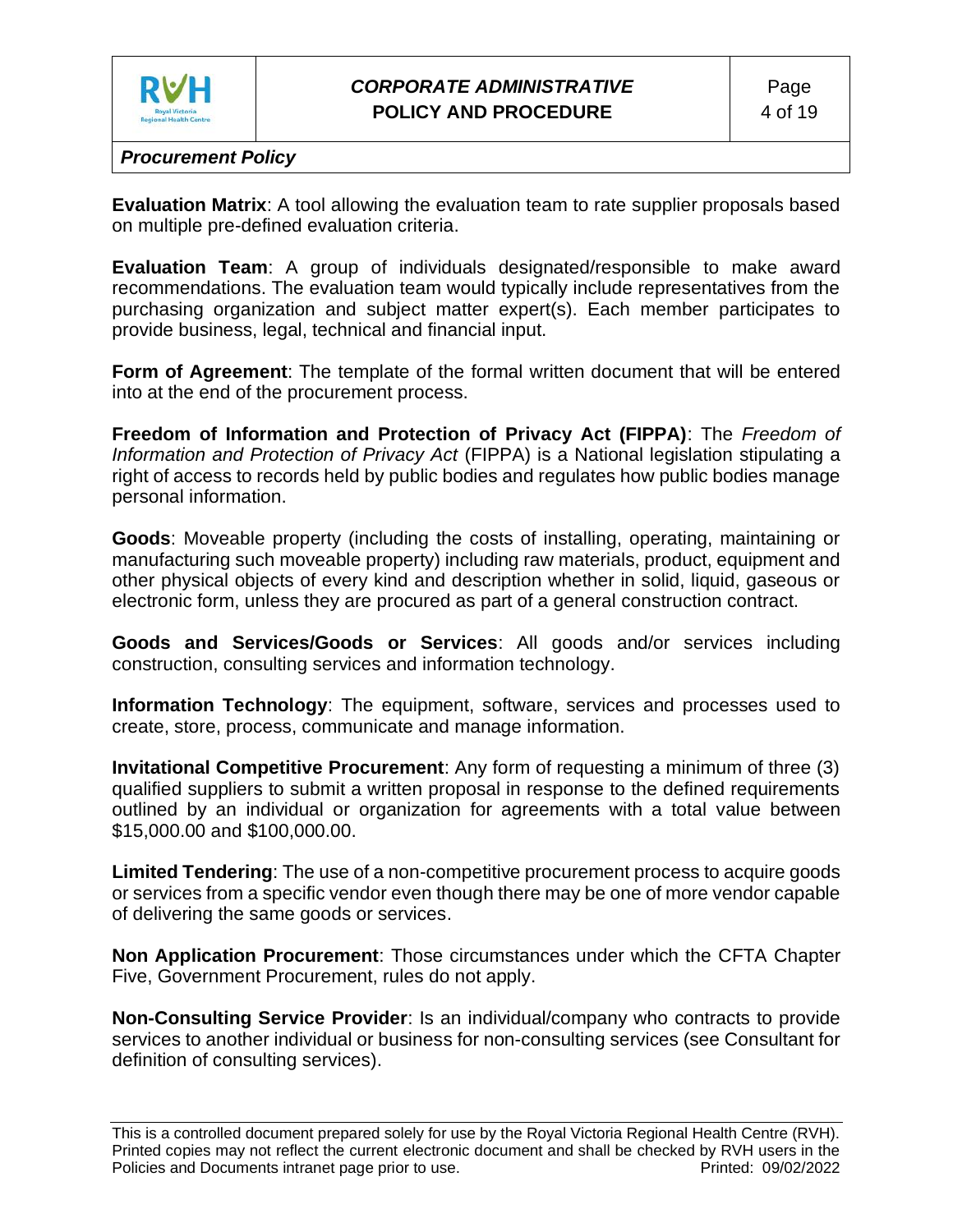

**Non-Discrimination**: Fairness in treating suppliers and awarding contracts without prejudice, discrimination or preferred treatment.

**Offer**: A promise or a proposal made by one party to another, intending the same to create a legal relationship upon the acceptance of the offer by the other party.

**Plexxus**: A not for profit shared services organization (SSO) providing centralized purchasing, logistics, inventory management, and accounts payable capabilities in support of their member and customer hospitals, of which RVH is a customer.

**Procurement**: Acquisition by any means, including by purchase, rental, lease or conditional sale, of goods, services or construction.

**Procurement Policies and Procedures**: A framework and mandatory requirements to govern how organizations conduct sourcing, contracting and purchasing activities, including approval segregation and limits, competitive and non-competitive procurement, conflict of interest and contract awarding.

**Procurement Value**: The estimated total financial commitment resulting from procurement, taking into account optional extension periods, any related services, support agreements, and consumables, if applicable.

**Purchase Order (PO)**: A written offer made by a purchaser to a supplier formally stating all terms and conditions of a proposed transaction.

**Request for Expressions of Interest (RFEI)**: A document used to gather information on supplier interest in an opportunity or information on supplier capabilities/qualifications. This mechanism may be used when a BPS organization wishes to gain a better understanding of the capacity of the supplier community to provide the services or solutions needed. A response to a RFEI must not pre-qualify a potential supplier and must not influence their chances of being the successful proponent on any subsequent opportunity.

**Request for Information (RFI)**: A document issued to potential suppliers to gather general supplier, service or product information. It is a procurement procedure whereby suppliers are provided with a general or preliminary description of a problem or need and are requested to provide information or advice about how to better define the problem or need, or alternative solutions. A response to an RFI must not pre-qualify a potential supplier and must not influence their chances of being the successful proponent on any subsequent opportunity.

**Request for Proposal (RFP)**: A document used to request suppliers to supply solutions for the delivery of complex products or services or to provide alternative options or

This is a controlled document prepared solely for use by the Royal Victoria Regional Health Centre (RVH). Printed copies may not reflect the current electronic document and shall be checked by RVH users in the Policies and Documents intranet page prior to use. Printed: 09/02/2022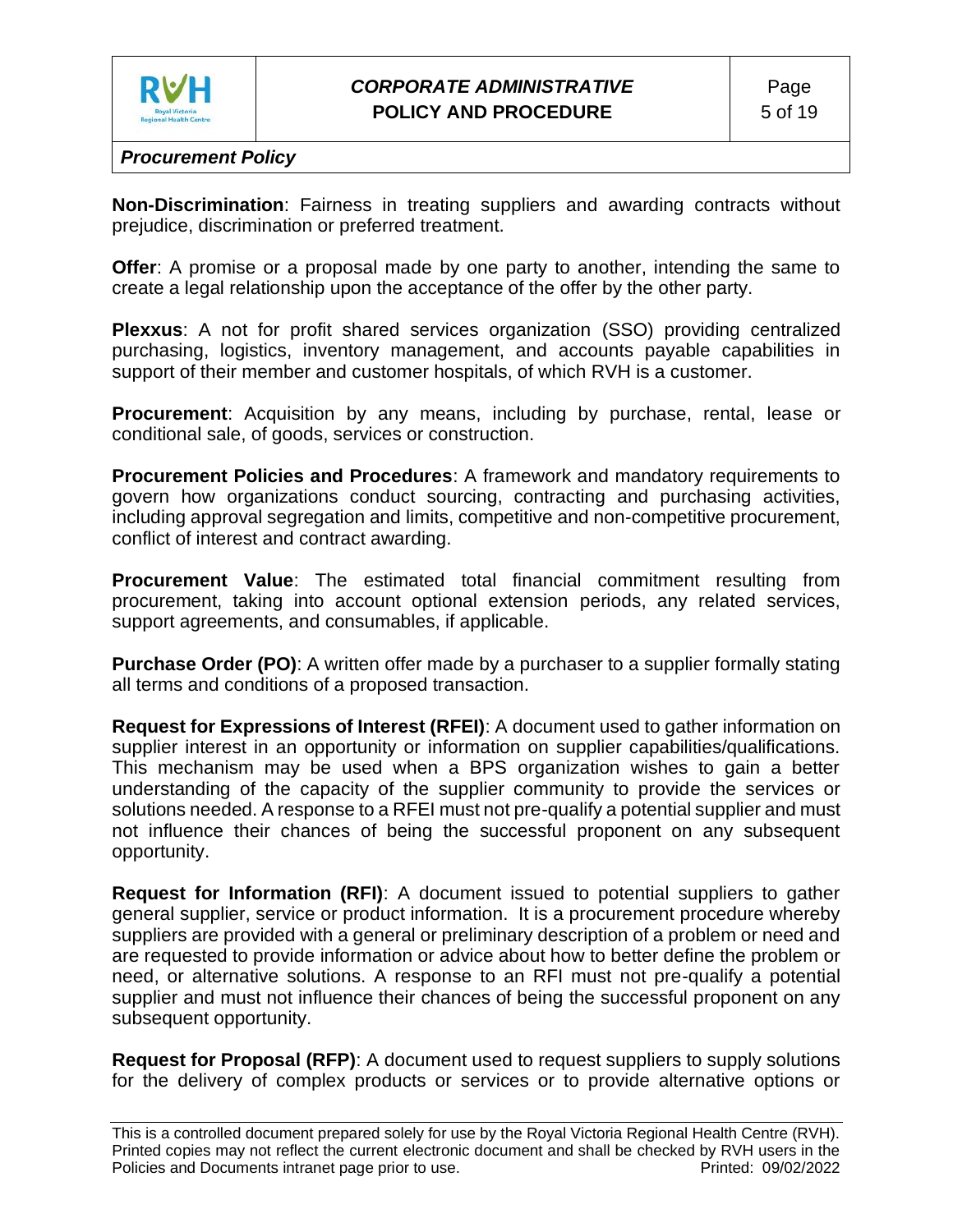

solutions. It is a process that uses predefined evaluation criteria in which price is not the only factor.

**Request for Quotation (RFQ)**: A document used to request quotations for the provision of goods, service(s) or construction based on defined requirements and where a clear solution exists.

**Request for Supplier Qualifications (RFSQ)**: A document used to gather information on supplier capabilities and qualifications, with the intention of creating a list of prequalified suppliers. This mechanism may be used either to identify qualified candidates in advance of expected future competitions or to narrow the field for an immediate need. Organizations must ensure that the terms and conditions built into the RFSQ contain specific language that disclaims any obligation on the part of the Organization to call any supplier to provide goods or services as a result of the pre-qualification.

**Requisition**: A formal request to obtain goods or services made within an organization, generally from the end-user to the procurement department.

**RFx**: A catch-all term that captures all references to Request for Expression of Interest (RFEI), Request for Information (RFI), Request for Proposal (RFP), Request for Quote (RFQ), and Request for Supplier Qualifications (RFSQ), etc.

**Services**: Intangible products that do not have a physical presence. No transfer of possession or ownership takes place when services are sold, and they (1) cannot be stored or transported, (2) are instantly perishable, and (3) come into existence at the time they are bought and consumed.

**Shared Service Organization (SSO)**: A shared service organization that provides support for multiple health care facilities. By offering a number of diverse programs they can provide quality services and savings to individual institutions who can redirect towards patient care, programs and initiatives. RVH's primary SSO is Plexxus which provides procurement to payment services for medical/surgical products, health centre commodities, capital, and Services.

**Supplier/Vendor**: Any person or organization that, based on an assessment of that person's or organizations financial, technical and commercial capacity, is capable of fulfilling the requirements of procurement.

**Supplier/Vendor Debriefing**: A practice of informing a supplier why their bid was not selected upon completion of the contract award process.

**Supply Chain Activities:** All activities whether directly or indirectly related to the organizational plan, source, procure, move and pay processes.

This is a controlled document prepared solely for use by the Royal Victoria Regional Health Centre (RVH). Printed copies may not reflect the current electronic document and shall be checked by RVH users in the Policies and Documents intranet page prior to use. Printed: 09/02/2022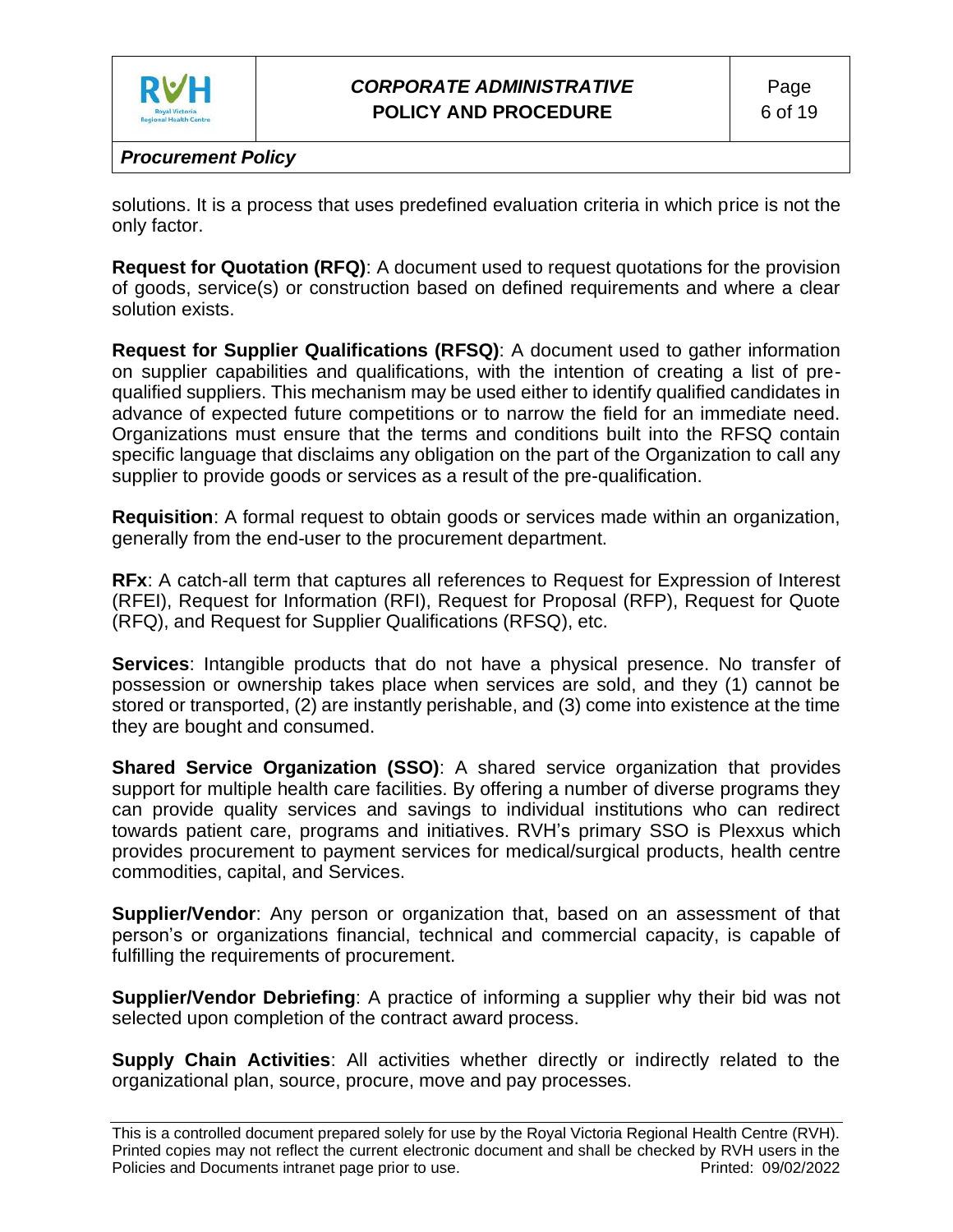

# *CORPORATE ADMINISTRATIVE* **POLICY AND PROCEDURE**

*Procurement Policy*

**Trade Agreements**: Any applicable trade agreement to which BPS must comply.

**Vendors-of-Record (VOR) Arrangement**: A procurement arrangement that authorizes organizations to select from one or more pre-qualified vendor(s), typically by way of a formal second-stage process, for a defined period, not to exceed three (3) years, on terms and conditions, including pricing, as set out in the particular VOR agreement. Vendorsof-record arrangements are used to reduce costs to the organization by establishing strategic relationships with a small group of vendors.

### **PROCEDURE:**

#### **PROCUREMENT OVERVIEW:**

The following thresholds apply to the procurement of Goods, Equipment, Construction and Non Consulting Services at RVH. Value of procurement for approval purposes should not include the applicable sales taxes.

| <b>Total Contract Value</b> | Goods, Equipment, Construction and Non Consulting<br>Services                                                           |
|-----------------------------|-------------------------------------------------------------------------------------------------------------------------|
| Less than $$15,000$         | Purchases under \$15,000 may be made after receiving a<br>minimum of one written quote                                  |
| \$15,001 - \$99,999         | Purchases between \$15,001 and \$99,999 require three<br>written quotes or proposals in the form of an invitational RFx |
| Greater Than \$100,000      | Must be an open competitive process publicly advertised in<br>accordance with the BPS Procurement Directive             |

The following thresholds apply to the procurement of Consulting Services at RVH:

| <b>Consulting Services</b> |                                                                                                                                                          |
|----------------------------|----------------------------------------------------------------------------------------------------------------------------------------------------------|
| Less than $$99,999$        | Services under \$99,999 require three responses in the form of<br>an invitational competitive RFx. The Rfx is not required to be<br>advertised publicly. |
| $$100,000 +$               | Must be an open competitive process. RFP must be publicly<br>advertised in accordance with the BPS Procurement Directive                                 |

This is a controlled document prepared solely for use by the Royal Victoria Regional Health Centre (RVH). Printed copies may not reflect the current electronic document and shall be checked by RVH users in the Policies and Documents intranet page prior to use. **Printed: 09/02/2022** Printed: 09/02/2022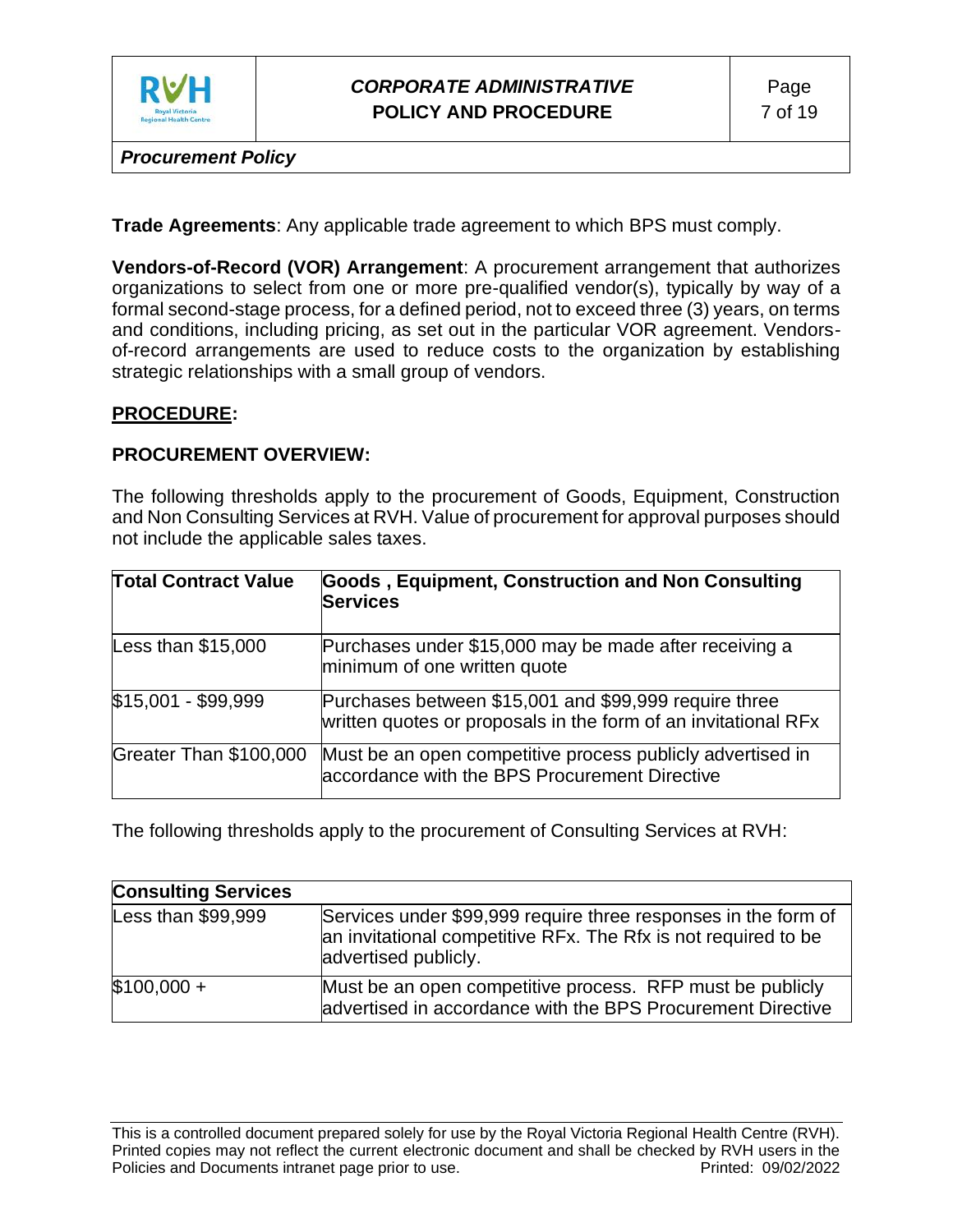

| <b>Procurement Approval for Consulting Services</b> |                                                       |                                                                   |  |  |  |  |
|-----------------------------------------------------|-------------------------------------------------------|-------------------------------------------------------------------|--|--|--|--|
| <b>Procurement Method</b>                           | <b>Procurement Value</b><br><b>Approval Authority</b> |                                                                   |  |  |  |  |
| <b>Invitational Competitive</b>                     | Less than \$99,999                                    | RVH Signing Authority for<br>goods and non-consulting<br>services |  |  |  |  |
| Open-Competitive                                    | Any Value                                             | RVH Signing Authority for<br>goods and non-consulting<br>services |  |  |  |  |
| Non-Competitive - Must be                           | Less than \$999,999                                   | President/CEO                                                     |  |  |  |  |
| exemption based                                     | \$1,000,000 or more                                   | <b>Board of Directors</b>                                         |  |  |  |  |

All procurement documents as well any other pertinent information for reporting and auditing purposes must be maintained for a period of seven (7) years and in recoverable form, in keeping with the Records Retention Policy.

The Procurement Processes are managed by Plexxus and/or the appropriate health centre procurement personnel.

**Written Quote**: Quotes for goods, services and equipment above the capital threshold of \$5,000.00 should be requested through or provided to RVH Procurement.

**Competitive and Non-Competitive Procurement:** The process of obtaining proposals from vendors must be initiated through RVH Procurement. Sign off, following the Approval Authority Policy must be received before any RFx processes can be initiated. Sign off can be obtained through submission of an Approval to Commence Form.

**Capital Equipment**: Equipment over \$5,000 is considered capital and must follow the RVH capital intake process.

**Credit Card**: The procurement credit card is held in the name of the Director of Business Development and Supply Chain. For use of the credit card, a credit card request form must be completed, approved within the Approval Authority Policy and sent to RVH Procurement.

The credit card is to be used for small purchases where the vendor does not accept purchase orders. Itemized statements must be reconciled to original receipts and will be retained for audit purposes. Under no circumstances may a credit card be used to circumvent the procurement policy or restrictions.

**Group Purchasing Organizations (GPO)**: RVH participates in Group Purchasing practices and contracts to provide greater purchasing efficiency, product standardization, cost benefit and contract harmonization. Plexxus and/or internal RVH procurement

This is a controlled document prepared solely for use by the Royal Victoria Regional Health Centre (RVH). Printed copies may not reflect the current electronic document and shall be checked by RVH users in the Policies and Documents intranet page prior to use. **Printed: 09/02/2022** Printed: 09/02/2022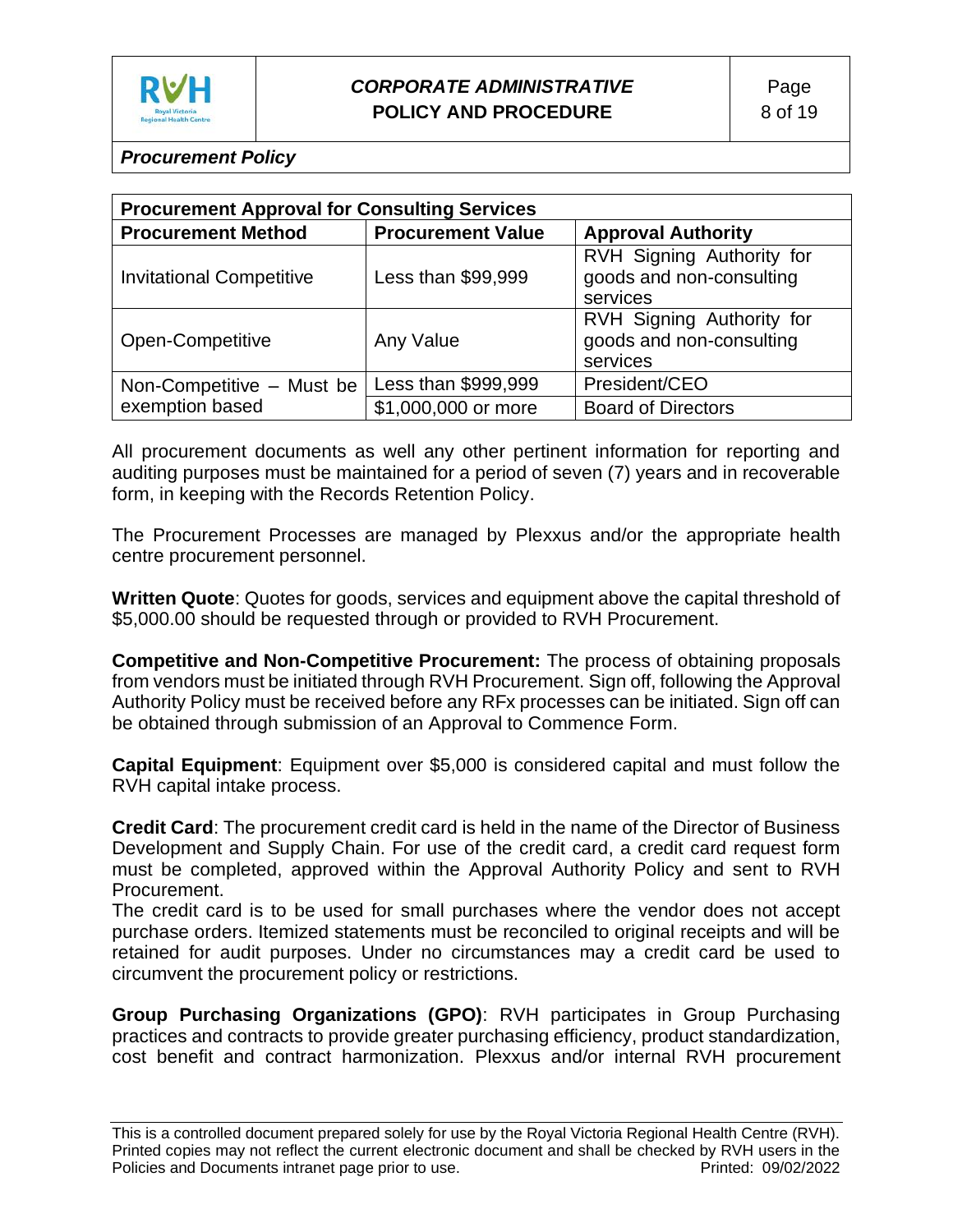

personnel will facilitate, co-ordinate and engage the RVH end user participation in the development, evaluation and management of GPO contracts.

## **COMPETITIVE PROCUREMENT:**

All competitive procurement must follow the standard procedure as outlined below.

**Approval to Commence:** Prior to commencement, any procurement of goods, nonconsulting services and consulting services must be approved in accordance with RVH's Approval Authority Policy.

**Threshold**: The value of a procurement is equal to the total estimated spend of the contract, including any option periods. Every effort should be made to aggregate volume in order to meet the highest possible threshold. Conversely, it is not permitted to split a purchase into smaller units to avoid following these practices.

Processes for competitive procurements are the same, whether invitational or open competitive. The only exceptions to the invitational competitive process are:

- 1. It is not required to publicly post the document on an electronic tendering system or to post the award notification;
- 2. It is not required to offer a "vendor debriefing", although it is still recommended.

All vendors must receive an identical invitation using a RVH or Plexxus RFx template. Proponents will be invited to submit written quotations or proposals. Upon vendor selection a written agreement or purchase order is issued. The entire process must be fully documented.

The advertising and posting practices during a competitive process must use accepted media to uphold the principles of fair, open and transparent dealings; to encourage maximum competitive response. In accordance with the BPS Procurement Directive, competitive procurements with an expected value greater than or equal to \$100,000 shall be made through an electronic tendering system that is equally accessible to all Canadian vendors.

**Process for Issuing Competitive Documents (Invitational or Open):** Competitive RFx documents for both invitational and open competitive processes must include:

- Full disclosure of the evaluation criteria, process and methodology to be used in assessing submissions;
- One Bid Administrator as the single point of contact and a statement that vendors who go outside of this contact person may be disqualified;
- Mandatory requirements that must be met such as conflict of interest declarations, confidentiality agreements and non-disclosure agreements, if appropriate;

This is a controlled document prepared solely for use by the Royal Victoria Regional Health Centre (RVH). Printed copies may not reflect the current electronic document and shall be checked by RVH users in the Policies and Documents intranet page prior to use. Printed: 09/02/2022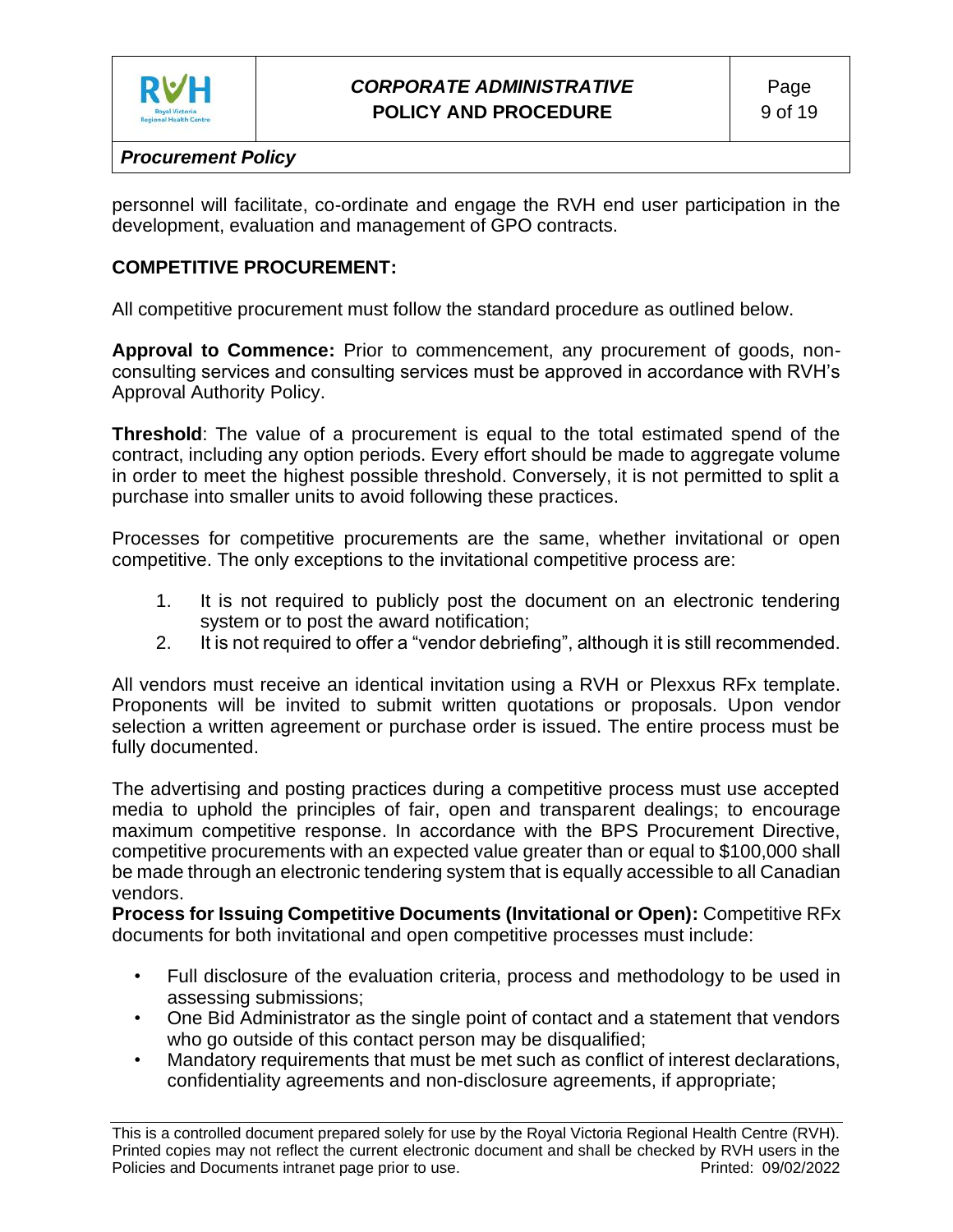

- A closing date and submission instructions. Bids received after the closing date and time must disqualified;
- The process for the submission of questions on the procurement documents;
- A draft copy of Form of Agreement to be signed in the event of an award of the procurement;
- The period of irrevocability of bids where bids cannot be withdrawn;
- Notice that any confidential information supplied to RVH may be disclosed by RVH where it is obliged to do so under the *Freedom of Information and Protection of Privacy Act* (FIPPA), by an order of a court or tribunal or otherwise required at law;
- Must specify in the RFx which organizations may leverage or "piggyback" or "camp onto" the agreement following its completion by another organization.

For goods, services and construction valued at \$100,000 or more:

- A statement that the procurement is subject to Ontario's trade agreements;
- The vendor debriefing process;
- The bid dispute process;

**Evaluation Criteria:** Evaluation criteria and weightings must be developed, reviewed and approved by the Evaluation Team before the competitive process begins. These criteria must be included in the RFx document. The competitive documents must also identify those criteria that are considered mandatory and any technical standards that need to be met. Mandatory criteria should be kept to a minimum to ensure that no bid is unnecessarily disqualified. Maximum justifiable weighting must be allocated to the price component of the evaluation criteria. The Evaluation Criteria can only be changed or altered by addendum once the competitive process has begun.

The evaluation criteria will be used by the Evaluation Team, to decide which bid should be selected from the competitive process. In evaluating bids, the Evaluation Team may take into account not only the submitted price but also quality, quantity, transition costs, delivery, servicing, environmental considerations, the capacity of the vendor to meet requirements of procurement, experience, financial capacity of the vendor, and any other criteria directly related to the procurement.

An evaluation process will comprise of at least three components: mandatory requirements, rated requirements and price. The Bid Administrator must not request information from vendors that will not be evaluated or that might affect the evaluation process. It is recommended that the Evaluation Team ensures the criteria and weighting will deliver the result that best meets the requirements.

A full disclosure of the evaluation methodology and process in the RFx document must include the following:

This is a controlled document prepared solely for use by the Royal Victoria Regional Health Centre (RVH). Printed copies may not reflect the current electronic document and shall be checked by RVH users in the Policies and Documents intranet page prior to use. **Printed: 09/02/2022** Printed: 09/02/2022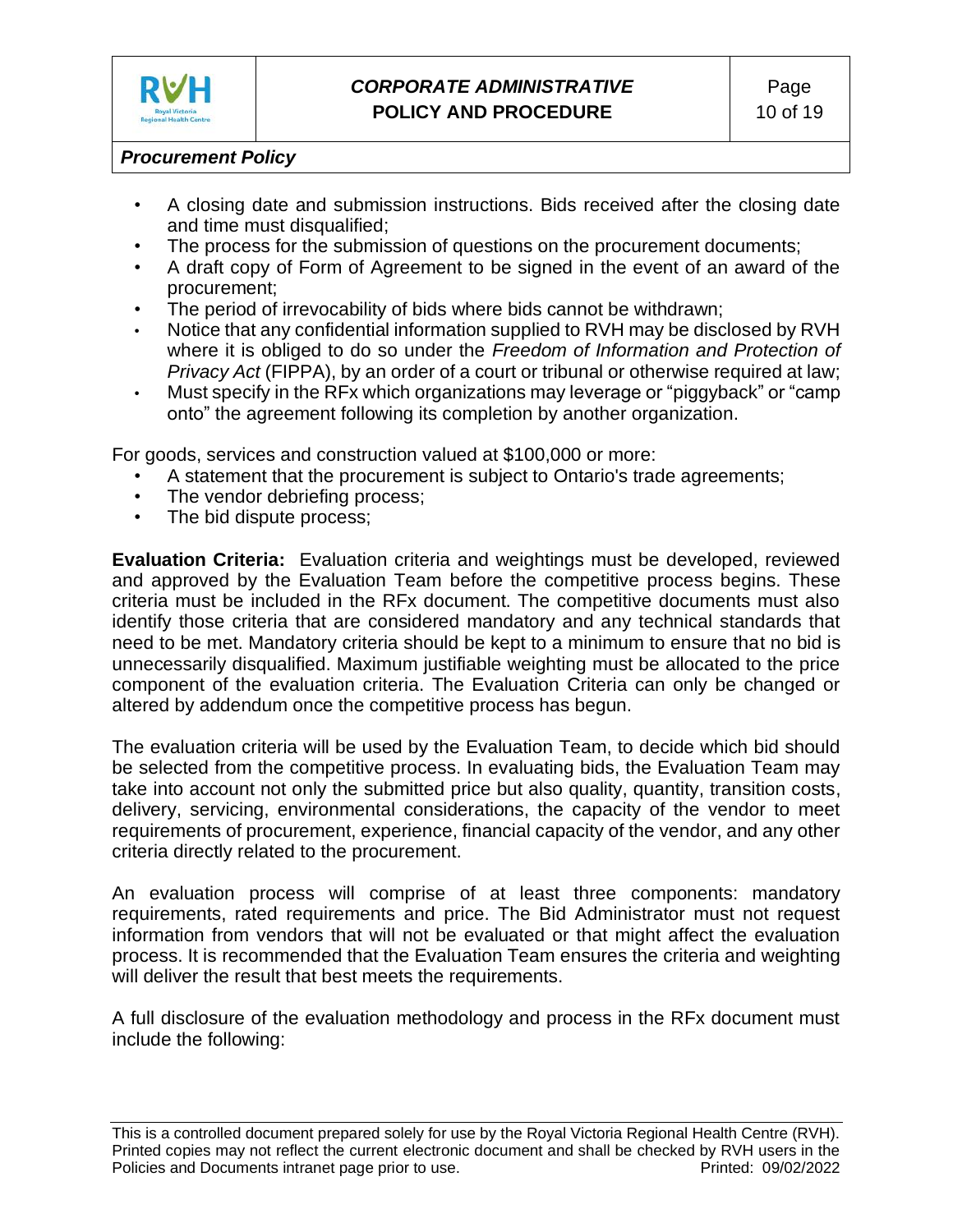

- A clear articulation of all mandatory requirements. The document must indicate that mandatory requirements will be assessed on a pass/fail basis and indicate how vendors achieve a passing grade
- All weights (should include sub-weights) for rated requirements. Where a vendor fails to meet a stated minimum score for rated requirements no further evaluation should take place
- Description of any short-listing processes, including any minimum rated score requirements
- The role and weighting, if applicable, of reference checks, oral interviews and demonstrations
- Descriptions of the price/cost evaluation methodology, including the use of examples in the evaluation process, to determine costs for specific volumes and/or service levels
- The method to resolve a tie score

**Specification Requirements:** RFx documents must include a description of the required goods or services in generic and/or functional terms specific to the business needs. When the use of non-generic and/or non- functional terms is appropriate, the specifications must deal with performance requirements and exclude all features that could unfairly present an advantage to certain vendors. The following requirements should be adhered to in the preparation of the specifications:

- Specifications should be detailed and not brand-specific. Suppliers should be able to provide alternatives if an equal or better-proven product or method is available
- Non-competitive purchase: approval of specifications which result in a Limited Tendering purchase will be at the discretion of the Director of Business Development and Supply Chain and the appropriate functional Vice President
- Suppliers who consult in the development of specifications: a vendor who is paid to provide assistance in the development of specifications is prohibited from submitting a proposal for which those specifications apply

**Ownership of Specifications**: notwithstanding any assistance in the preparation of the specifications by a consultant, it is intended (subject to the contractual arrangements made) that the specifications will be and remain the property of RVH if applicable.

**Timelines for Posting Competitive Procurements:** All publicly advertised bids must provide vendors a minimum response time of fifteen (15) calendar days, in some circumstances under CETA it can be as long as 40 days, for procurements valued at \$100,000 or more. For products or services that are more complex, consideration must be given to providing response times longer than fifteen (15) calendar days to ensure that vendors have a reasonable period of time to submit a bid. The timeline should also take into account the complexity of the procurement and the time needed by RVH to properly disseminate the information.

This is a controlled document prepared solely for use by the Royal Victoria Regional Health Centre (RVH). Printed copies may not reflect the current electronic document and shall be checked by RVH users in the Policies and Documents intranet page prior to use. Printed: 09/02/2022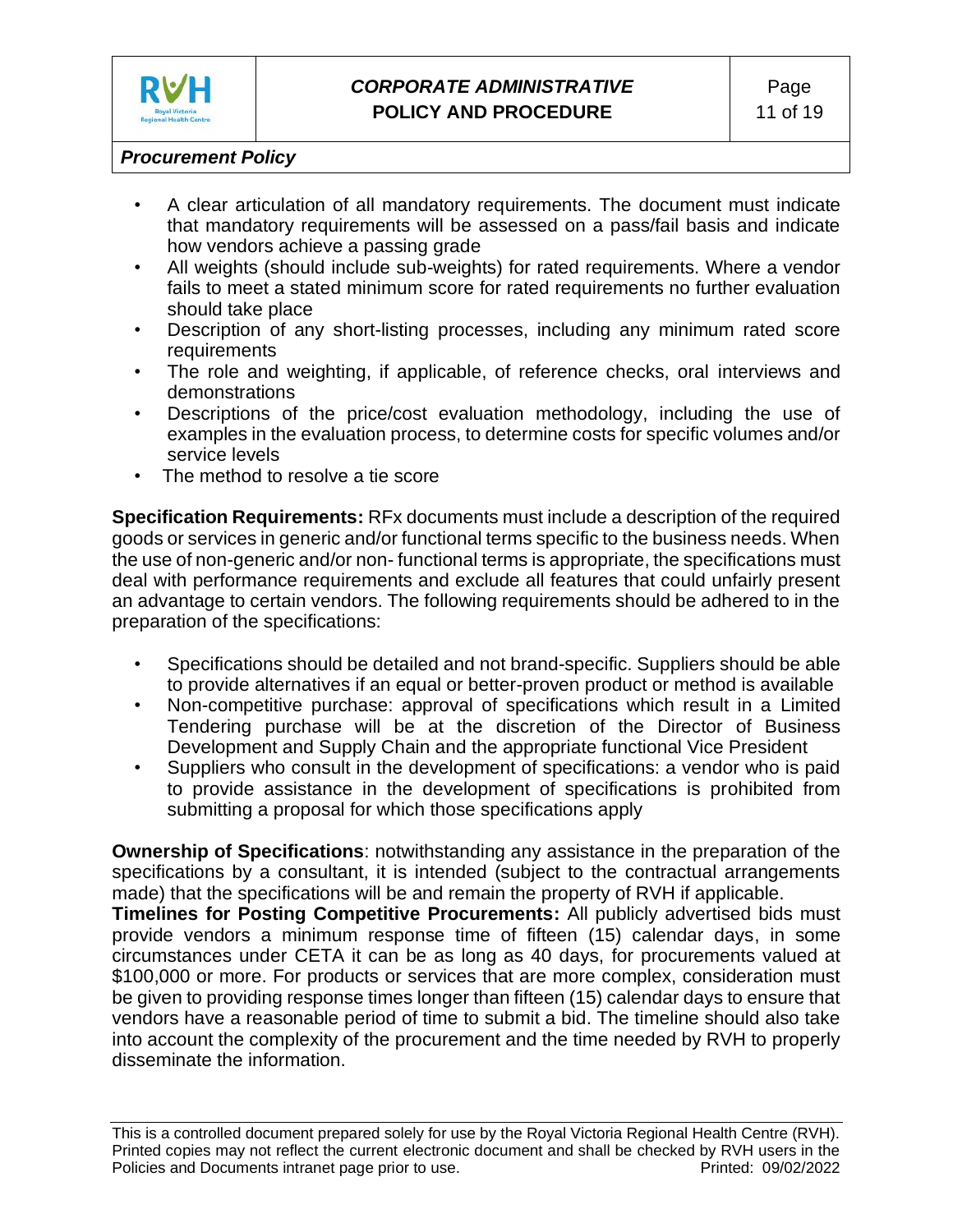

**Selection Process:** The Bid Administrator must ensure that each member of the Evaluation Team has completed an evaluation matrix rating each of the proponents. Records of evaluation scores must be auditable. Evaluators should be aware that everything they say or document must be fair, factual and fully defensible.

The Evaluation Team must select only the highest ranked submission(s) that have met all mandatory requirements set out in the related procurement document. Unless expressly requested in the purchasing documents, RVH must not consider alternative strategies or solutions proposed by a vendor.

Additional considerations during the selection process include:

- The Bid Administrator is entitled to ask vendors for clarification on their submission as long as it does not change their submission in any way.
- RVH reserves the right to cancel and reissue a revised solicitation when bids are received in response to a solicitation but exceed the RVH budget, do not meet the requirements or do not represent fair market value, in an effort to obtain an acceptable bid.
- If no bids are acceptable and it is not reasonable to go through any other method, RVH may choose to negotiate directly with the vendor that most closely meets the requirements. This process must be justified and documented.

Any vendor whose submission is rejected during the evaluation process may be notified of the rejection in writing as soon as possible after completion of the procurement process. With the exception of any pricing that was made publicly available at the time of a public opening, all submission evaluation details must be kept confidential.

**Non Discrimination:** RVH must refrain from any discrimination or preferred treatment in awarding a contract to the qualified vendor from the competitive process. Decisions based on discrimination may be subject to bid protests or disputes from those vendors who believe the process may have been unfair or biased.

#### a. RVH will not:

- discriminate between the vendors and/or the good or services they provide of a particular province or region, including those goods and services included in construction contracts or
- impose or consider, in the evaluation of bids or the award of contracts, local content or other economic benefits criteria that are designed to favour a particular province or region, including those goods and services included in construction contracts.
- b. Except as otherwise provided, measures that are inconsistent with section (a) include the following:

This is a controlled document prepared solely for use by the Royal Victoria Regional Health Centre (RVH). Printed copies may not reflect the current electronic document and shall be checked by RVH users in the Policies and Documents intranet page prior to use. Printed: 09/02/2022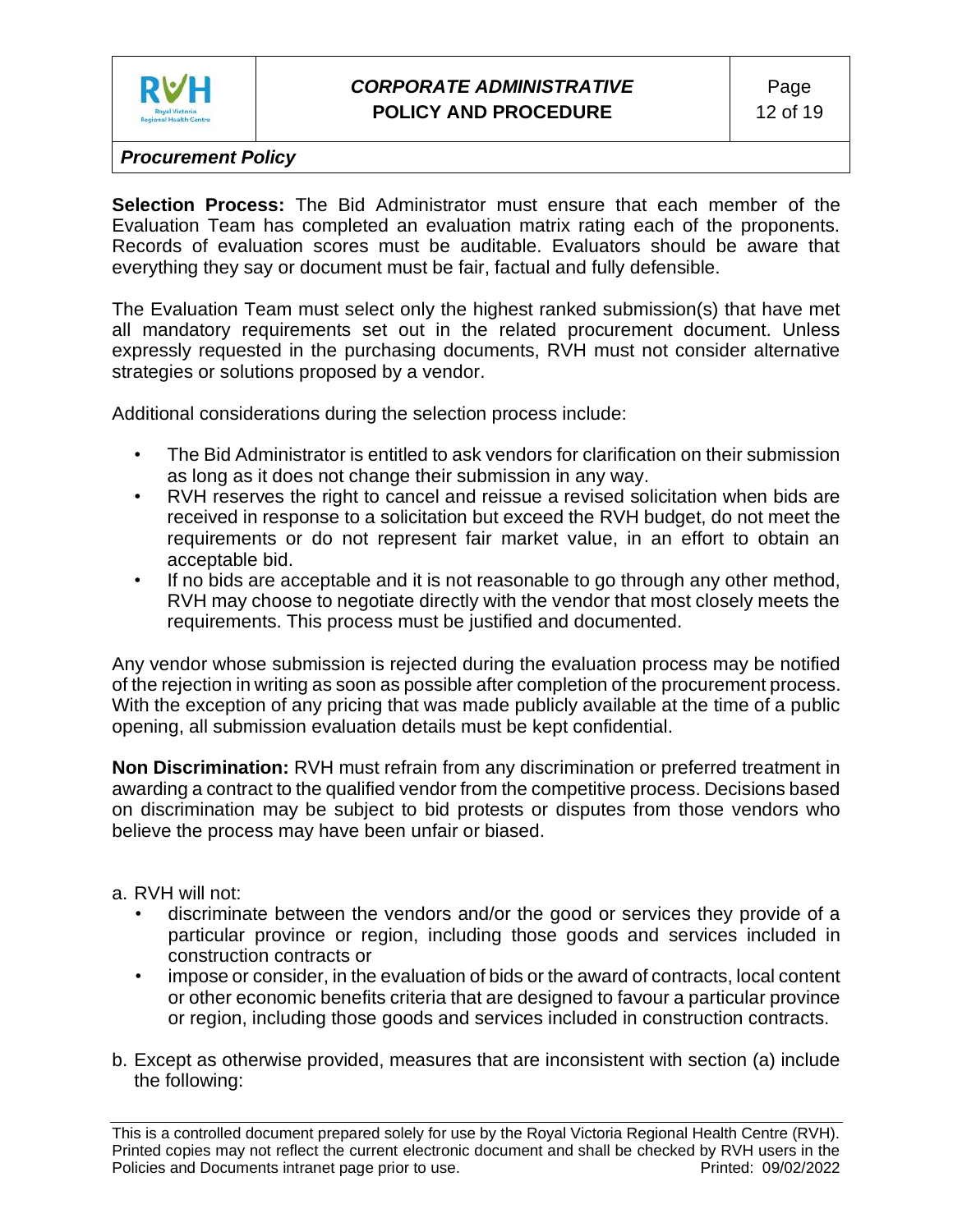

- The imposition of conditions that are based on the location of a vendor's place of business in Canada, the place in Canada where the goods are produced or the services are provided, or other like criteria;
- The biasing of technical specifications in favour of, or against, particular goods or services, including those goods or services included in construction contracts, or in favour of, or against, the vendors of such goods or services for the purpose of avoiding the requirements of the bid process;
- The timing of events in the competitive process so as to prevent vendors from submitting bids;
- The specification of quantities and delivery schedules of a scale and frequency that may reasonably be judged as deliberately designed to prevent vendors from meeting the requirements of the procurement;
- The division of required quantities or the diversion of budgetary funds to subsidiary agencies in a manner designed to avoid these obligations; and
- The use of price discounts to favour particular vendors.

**Contract Award:** Following the procurement process, a signed written contract or purchase order must be established in accordance with the RVH Approval Authority Policy.

The contract should be finalized using the Form of Agreement/Contract that was released with the procurement document as amended through agreement between the parties during negotiation.

All contracts should include appropriate cancellation or termination clauses. In the case of IT projects in particular, the contract should contain clauses that permit cancellation or termination at critical project life-cycle stages.

The term of the agreement and any options to extend the agreement must be set out in the procurement document. Changes to the term of the agreement may change the procurement value. Prior written approval by the appropriate authority is necessary before changing contract start and end dates. Extensions to the term of agreement beyond what is set out in the procurement document are considered non-competitive procurements and therefore RVH must seek appropriate Limited Tendering approval prior to proceeding.

RVH will use standard Agreement templates for each competitive procurement document. Terms and conditions which typically vary between different procurement initiatives include:

- Term (including options for extension)
- Cancellation/Termination
- Payment terms

This is a controlled document prepared solely for use by the Royal Victoria Regional Health Centre (RVH). Printed copies may not reflect the current electronic document and shall be checked by RVH users in the Policies and Documents intranet page prior to use. Printed: 09/02/2022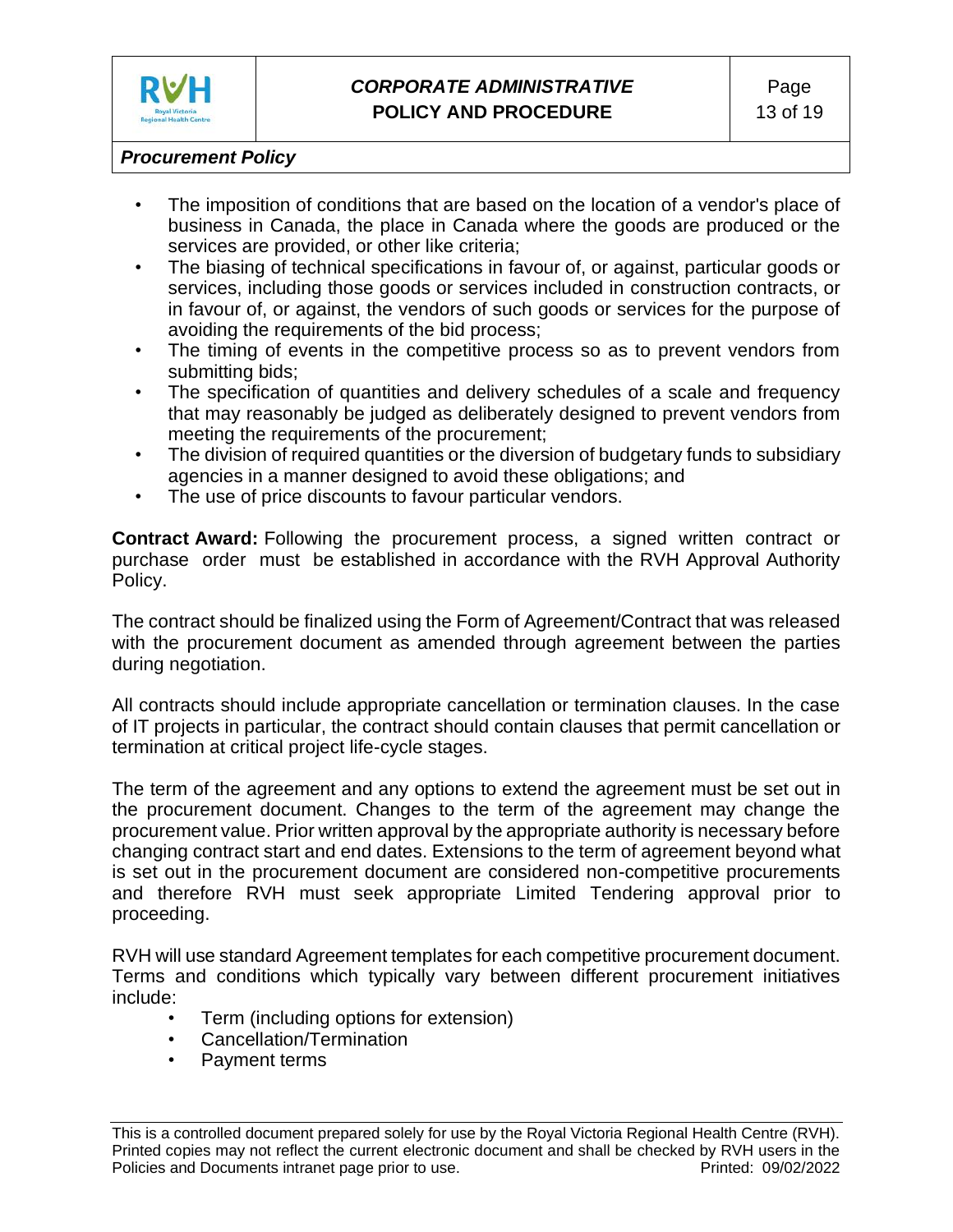

The Form of Agreement can be either a draft contract or the Terms and Conditions from a Purchase Order. Deciding on which Form of Agreement is based on the level of complexity and management of risks. Typically, Purchase Orders are used in low value straightforward situations.

By including the Form of Agreement within the procurement, the Suppliers will ideally accept the terms and conditions when submitting the bid. This simplifies the procurement process by:

- Allowing for a fair comparison of submissions based on common terms and conditions
- Allows Suppliers to consider the terms and conditions when pricing the submission
- Minimizes negotiations with the selected Supplier since terms are preaccepted

For services, RVH must:

- Establish clear terms of reference for the assignment. The terms should include objectives, background, scope, constraints, staff responsibilities, tangible deliverables, timing, progress reporting, approval requirements, and knowledge transfer requirements
- Establish expense claim and reimbursement rules compliant with the Broader Public Sector Expenses Directive and ensure all expenses are claimed and reimbursed in accordance with these rules
- Ensure that expenses are claimed and reimbursed only where the contract explicitly provides for reimbursement of expenses, as set out in the *Broader Public Sector Accountability Act*, 2010 (s.10) and the associated BPS Expense Directive. Under no circumstances will external resources be reimbursed for food, hospitality or incidental expenses.

This is a controlled document prepared solely for use by the Royal Victoria Regional Health Centre (RVH). Printed copies may not reflect the current electronic document and shall be checked by RVH users in the Policies and Documents intranet page prior to use. Printed: 09/02/2022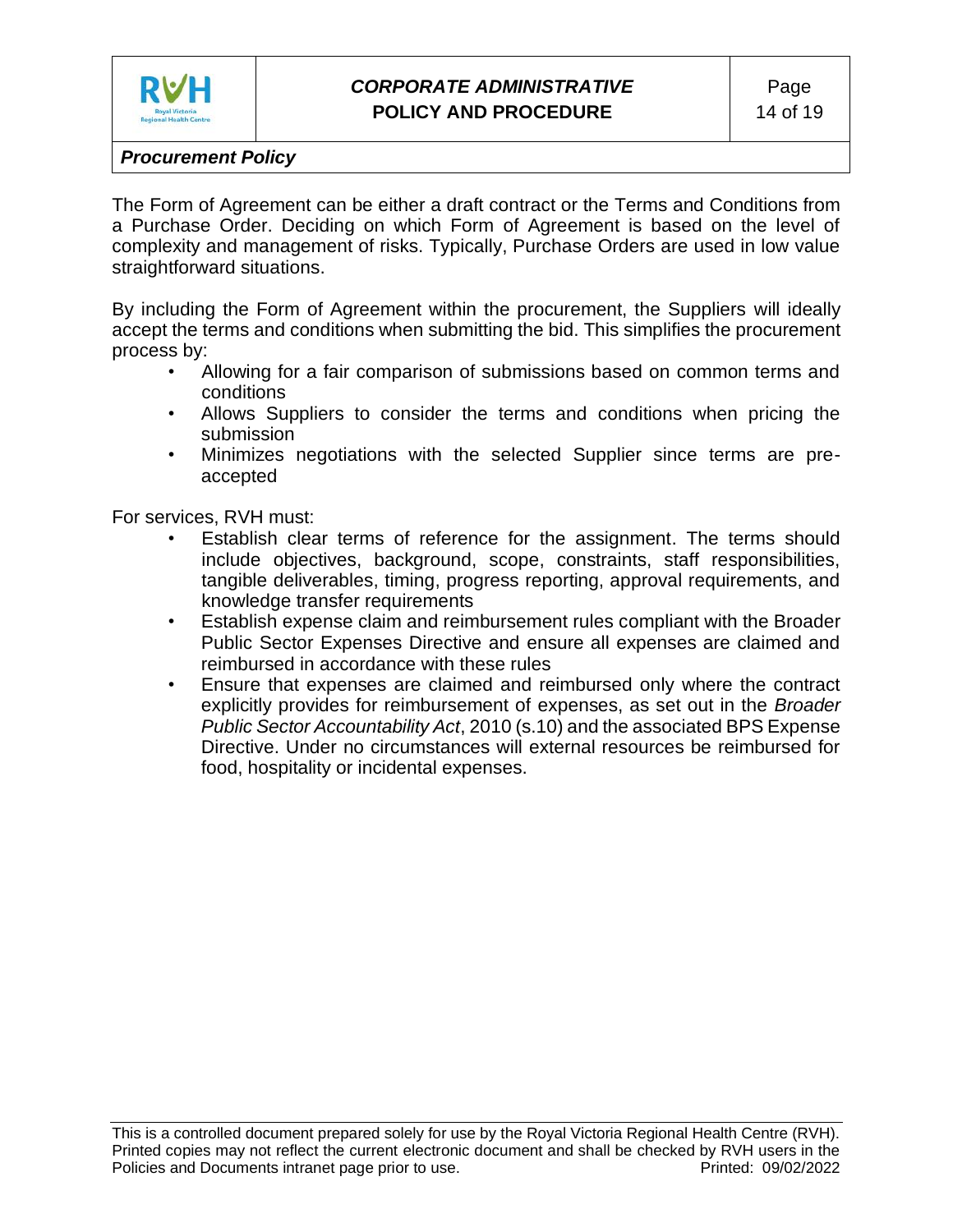

# **CONSULTING SERVICES PROCUREMENT:**

When assessing a service to determine if it is consulting, the following conditions should be considered:

- Is the focus of the service *strategic advice and guidance*?
- Is the service assessment *without implementation*?
- Is the result to provide *information for consideration and/or decision making*?

Consultant agreements must include all key requirements, such as the scope of the project, key deliverables, remuneration, fixed ceiling price, timing, payments tied to specific deliverables, and proper management of consultant performance.

Detailed invoices for all out-of-pocket expenses must be provided with detailed receipts. Reimbursement of out-of-pocket expenses will follow the RVH's Travel and Business Expense policy for eligibility and amounts and must be pre-approved.

Travel (mileage) and parking expenses shall be included in the rates quoted. Accommodation, meals, hospitality, and other incidentals shall not be included and are not eligible expenses.

Any additional engagement, outside of the scope of the contract will require a separate competitive procurement process.

**Lobbyists:** Under the *Broader Public Sector Accountability Act, 2010* (BPSAA) certain broader public sector organizations such as: classified agencies like Cancer Care Ontario and eHealth Ontario, LHINs, CCACs, Hospitals and other publicly funded organizations who receive more than \$10 million in government funding in the previous fiscal year are banned from using public funds to hire lobbyists.

### **NON-COMPETITIVE PROCUREMENT:**

RVH may only complete non-competitive procurement in situations outlined in the exemption and non-application clauses set out in chapter Five, Government Procurement, of the CFTA. Prior to completion of non-competitive procurement, a RVH Limited Tendering Approval Form must be completed and approved within the Approval Authority Policy.

When procurement is made on an exception basis, the decision to modify the standard process must be documented using RVH's Limited Tendering Approval Form. The RVH Procurement Department should be consulted for proper use of the exceptions. The Director of Supply Chain must approve documentation before senior leadership approval is obtained.

This is a controlled document prepared solely for use by the Royal Victoria Regional Health Centre (RVH). Printed copies may not reflect the current electronic document and shall be checked by RVH users in the Policies and Documents intranet page prior to use. Printed: 09/02/2022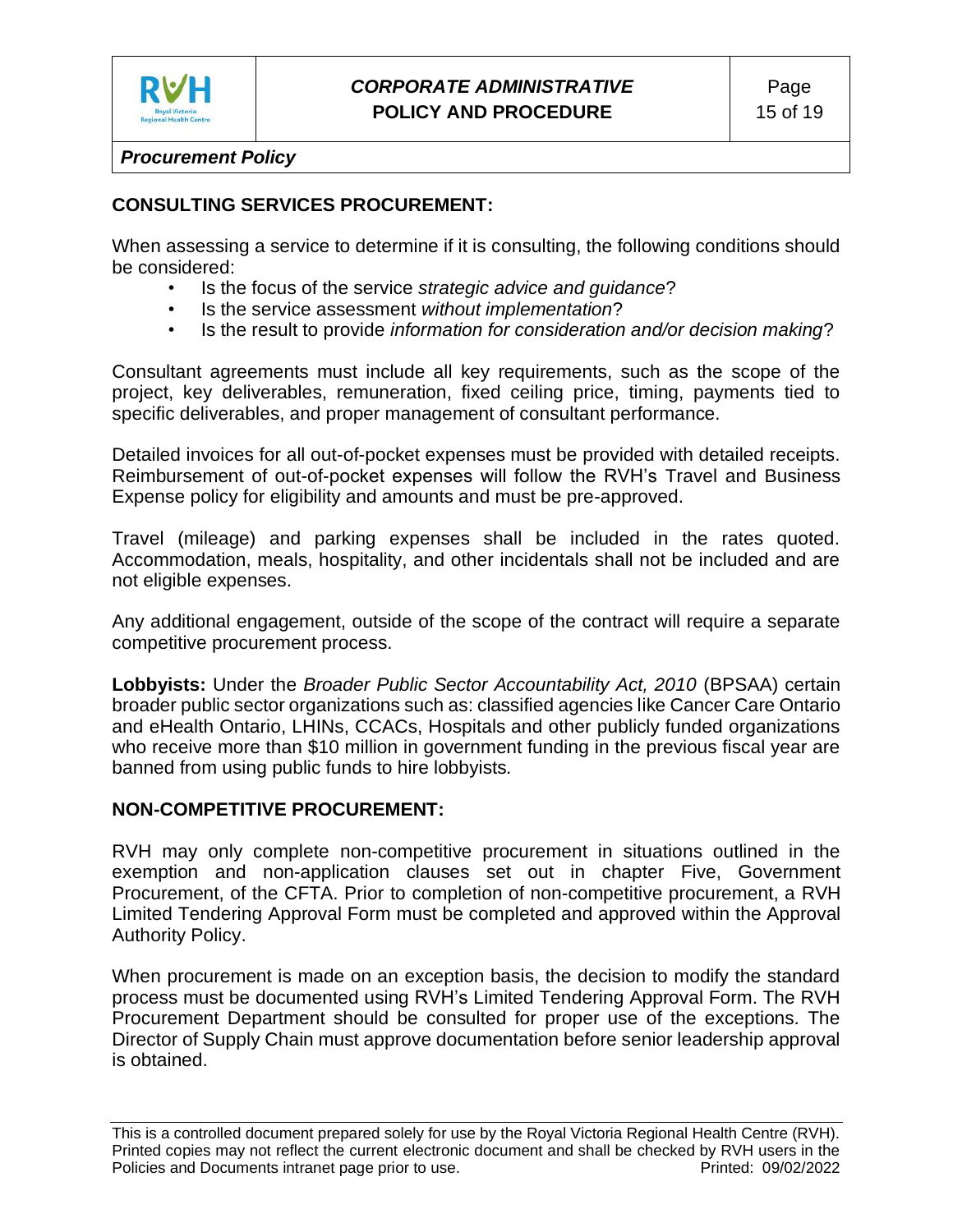

In order to validate the lack of competition in the marketplace and further justify a noncompetitive procurement process, an ACAN can be posted.

### **CONTRACT MANAGEMENT:**

Procurement and the resulting contracts must be managed responsibly and effectively. Payments must be made in accordance with provisions of the contract. All invoices must contain detailed information sufficient to warrant payment. Any overpayments must be recovered in a timely manner. Assignments must be properly documented. Supplier performance must be managed and documented, and any performance issues must be addressed. To manage disputes with vendors throughout the life of the contract, RVH should include a dispute resolution process in their contracts.

All contracts will have an owner. The owner, in collaboration with Plexxus and/or RVH procurement personnel, is responsible for planning, acquisition, approval, payment and management oversight of the terms of the contract.

Plexxus will maintain a contract database for all in scope contracts. Pharmaceuticals and Food and Nutrition contracts are maintained by the departments.

All new contracts or contract renewals must be initiated and/or approved through the RVH Procurement Department.

### **PROCUREMENT CODE OF ETHICS:**

The RVH Code of Ethics, in addition to applicable provincial and federal regulations, sets the minimum standards of behavior and conduct expected from all employees and all internal service providers (inclusive of physicians, students, volunteers, contractors and Board Members) at all times. Compliance with the Code of Ethics is mandatory.

Individuals involved with supply chain activities must act, and be seen to act, with integrity and professionalism. Honesty, care and due diligence must be integral to all Supply Chain Activities within and between BPS organizations, suppliers and other stakeholders. Respect must be demonstrated for each other and for the environment. Confidential information must be safeguarded. Participants must not engage in any activity that may create, or appear to create, a conflict of interest, such as accepting gifts or favours, providing preferential treatment, or publicly endorsing suppliers or products.

Supply chain activities must be open and accountable. In particular, contracting and purchasing activities must be fair, transparent and conducted with a view to obtaining the best value for public money. All participants must ensure that public sector resources are used in a responsible, efficient and effective manner.

This is a controlled document prepared solely for use by the Royal Victoria Regional Health Centre (RVH). Printed copies may not reflect the current electronic document and shall be checked by RVH users in the Policies and Documents intranet page prior to use. Printed: 09/02/2022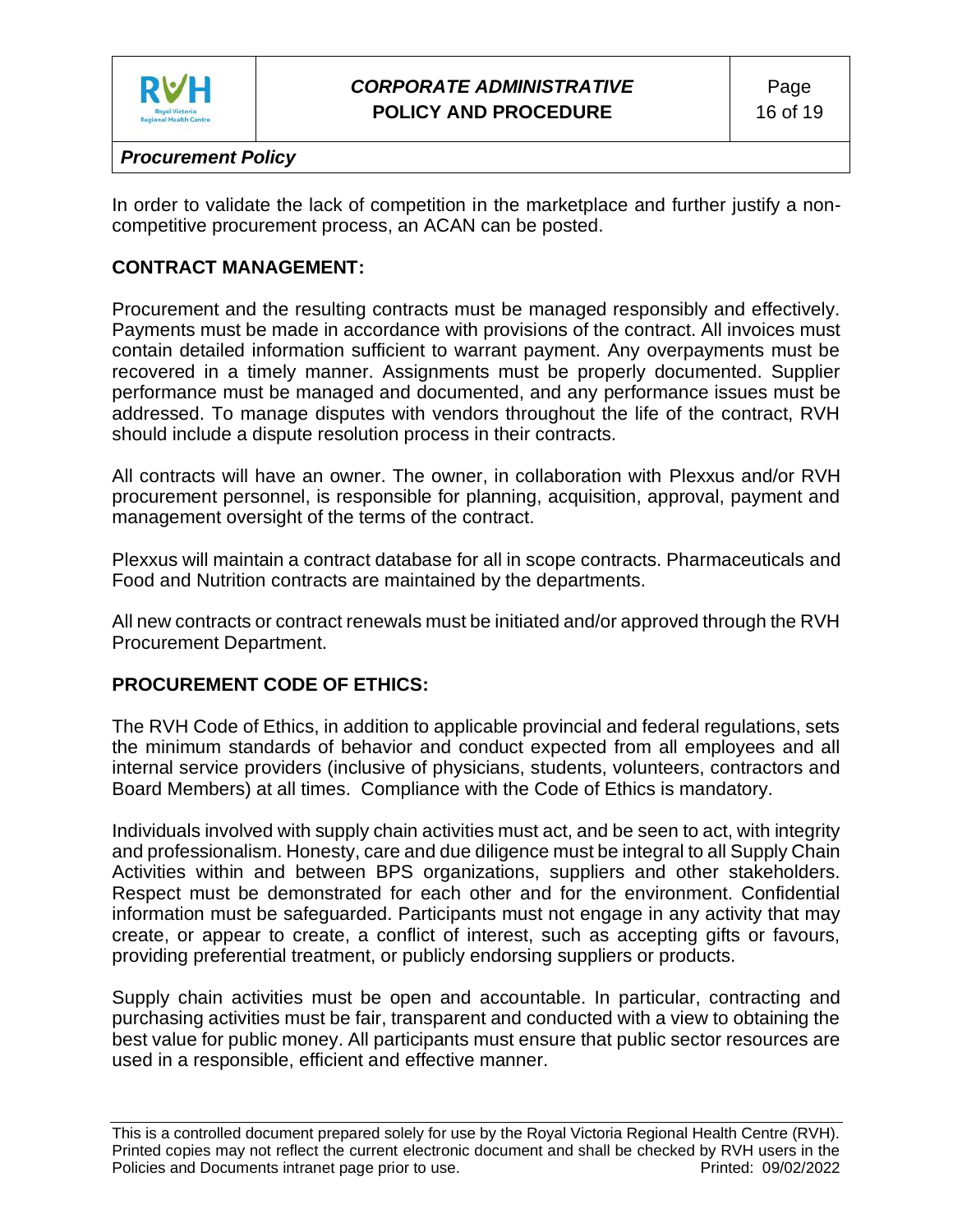

Individuals involved with purchasing or other supply chain activities must comply with this Code of Ethics and the laws of Canada and Ontario.

## **CONFLICT OF INTEREST:**

All perceived, actual or potential conflicts of interest must be declared when involved in a supply-chain- related activity.

Evaluation team members must be aware of the restrictions related to confidential information shared through the competitive process and refrain from engaging in activities that may create or appear to create a conflict of interest. BPS organizations must require evaluators to sign a conflict-of-interest declaration and non-disclosure agreement at the beginning of the procurement process.

- 1. Conflict of interest is:
	- a. Having relationships that may affect or may be perceived to affect objectivity
	- b. Providing assistance or advice to a vendor participating in a competitive process
	- c. Having an ownership, investment interest or compensation arrangement with any entity participating in a competitive initiative
	- d. Having access to confidential information that may affect or may be perceived as affecting objectivity
	- e. Providing advice regarding the development of competitive procurement documents/ specifications and responding as part of the competitive process
- 2. All Workers, Consultants, and others authorized to purchase on behalf of RVH are required to declare any perceived, actual or potential conflicts of interest
- 3. Prospective and/or successful proponents are required to declare any perceived, actual or potential conflicts of interest:
	- a. During the procurement process
	- b. During the performance of their contractual obligations
- 4. RVH reserves the right to:
	- a. Solely determine whether a situation constitutes a conflict
	- b. Disqualify prospective vendors from a procurement process due to conflict of interest.
	- c. Terminate a contract where a vendor fails to disclose an actual or potential conflict of interest or fails to resolve the conflict of interest as directed by RVH
	- d. Terminate a contract where a conflict of interest cannot be resolved

In the event of uncertainty with respect to a perceived conflict of interest, it will be the responsibility of the RVH Procurement Department, in collaboration with senior leadership, to determine whether or not it shall be deemed a conflict.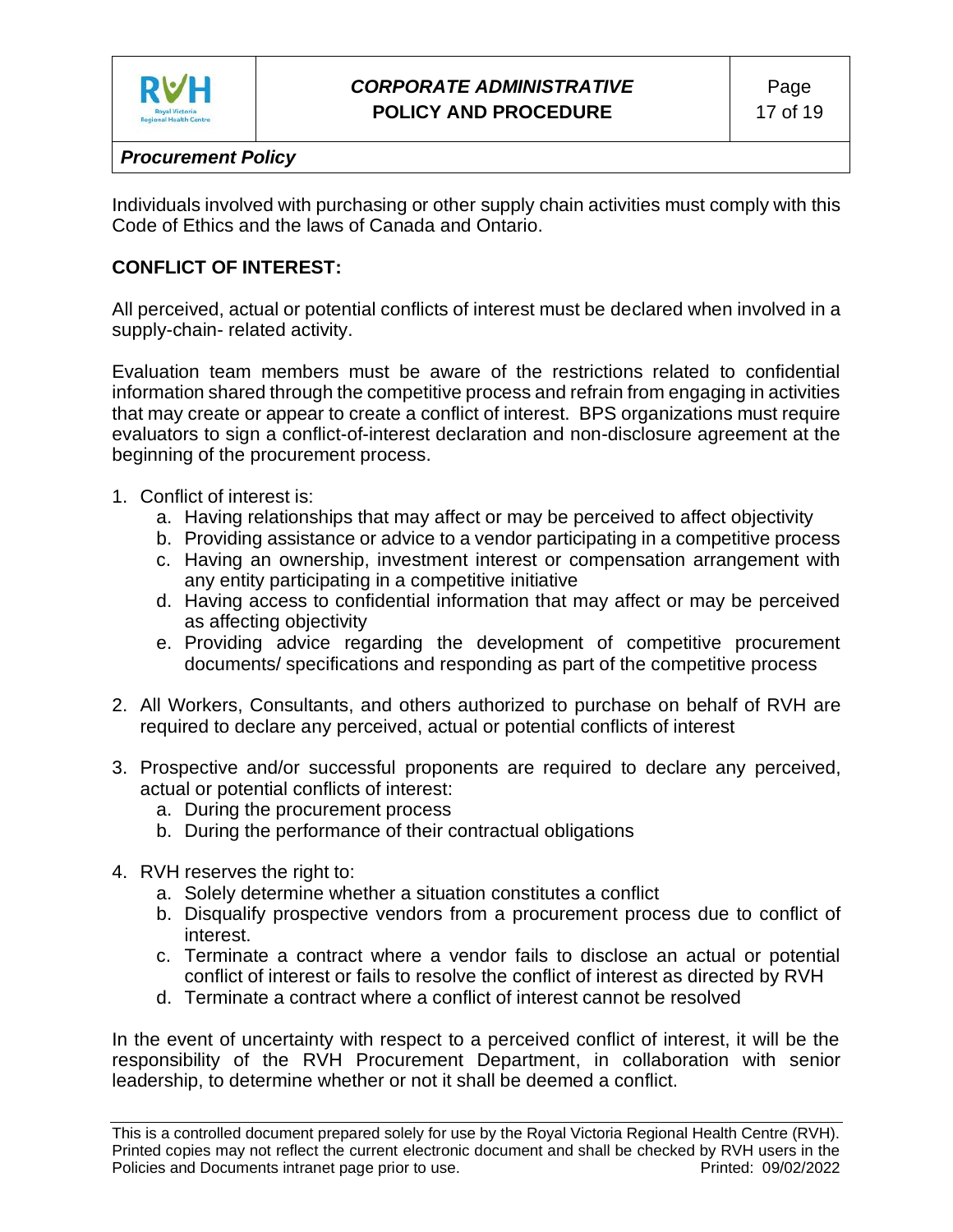

# *CORPORATE ADMINISTRATIVE* **POLICY AND PROCEDURE**

*Procurement Policy*

### **LEGISLATION/REGULATION:**

Procurement activities will be conducted according to the law in Ontario, including contract law, law of competitive processes, privacy legislation, accessibility legislation and any other applicable legislation.

*Broader Public Sector Accountability Act, 2010* (BPSAA) was introduced on October 20, 2010 and received Royal Assent on December 8, 2010. The BPSAA establishes new rules and higher accountability standards for hospitals, Local Health Integration Networks (LHINs) and broader public sector organizations.

The Broader Public Sector (BPS) Procurement Directive (Directive) issued on July 1, 2011 is based on the five key principles that ensures publicly funded goods and services, including construction, consulting services, and information technology are acquired by BPS organizations through a process that is open, fair, and transparent to all stakeholders.

Canadian-European Union Comprehensive Economic and Trade Agreement (CETA): A progressive free-trade agreement between Canada, the European Union and its member states, aimed at eliminating or reducing barriers in trade. It was signed on October 30, 2016 and entered into force on September 21, 2017.

Canadian Free Trade Agreement (CFTA) An intergovernmental trade agreement signed by Canadian Ministers that entered into force on July 1st, 2017. Its objective is to reduce and eliminate, to the extent possible, barriers to the free movement of persons, goods, services, and investments within Canada and to establish an open efficient, and stable domestic market. Specifically, Chapter Five of the CFTA is to establish a transparent and efficient framework to ensure fair and open access to government procurement opportunities for all Canadian suppliers.

### **REFERENCES**:

- 1. Broader Public Sector (BPS) Procurement Directive issued by Management Board of Cabinet, effective April 1, 2011. Found at: http://www.fin.gov.on.ca/en/bpssupplychain/documents/bps\_procurement\_directiv e.html
- 2. Freedom of Information and Protection on Privacy Act (FIPPA). Found at: [http:/www.accessandprivacy.gov.on.ca/english/act/index.html](http://www.accessandprivacy.gov.on.ca/english/act/index.html)
- 3. Plexxus: Found at: [https://www.plexxus.ca](https://www.plexxus.ca/)

This is a controlled document prepared solely for use by the Royal Victoria Regional Health Centre (RVH). Printed copies may not reflect the current electronic document and shall be checked by RVH users in the Policies and Documents intranet page prior to use. **Printed: 09/02/2022** Printed: 09/02/2022